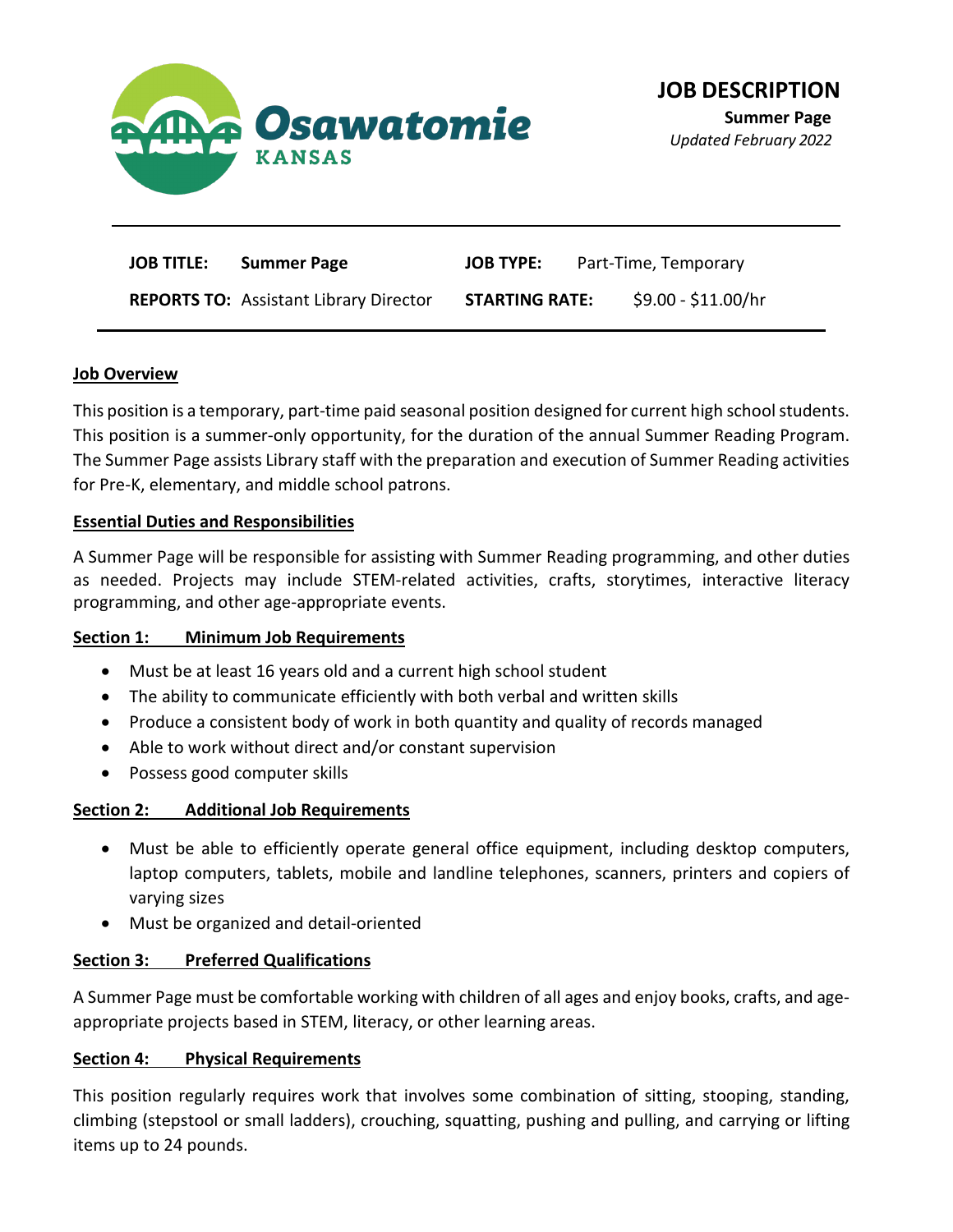## **Section 5: Working Conditions**

This position primarily works indoors in a regular office setting, but may experience some need for casual work outdoors(such as setting up story times or other outdoor programming related to Summer Reading).

#### **Section 6: Work Schedule**

This position is 12-18 hours weekly, not to exceed 1,000 hours in any calendar year. Shifts may vary depending on Summer Reading programming dates and times.

## **Section 7: Personal Knowledge, Skills, and Abilities**

The City of Osawatomie has identified the following employee core competencies that allow and encourage innovation, learning and improvement in both internal and external City services. These core competencies allow the City to accomplish the programs and strategic goals set by the organization in accordance with the organizational values. The core competencies are included in the performance assessment and review processes. Every successful employee is expected to demonstrate each of the following core competencies:

# - *Personal Accountability*

Accepts responsibility and is accountable for his or her actions. Acts in ways that support honesty and upfront dealings with his or her work and maximizes the use and efficiency of time and resources. Completes tasks independently and in a timely manner. Meets attendance and punctuality guidelines.

- *Communication*

Clearly and concisely presents oneself both verbally and in writing assuring that others understand the intended message. Keeps appropriate people accurately informed and up-todate of both positive and potentially negative information. Appropriately expresses one's own opinion. Refrains from immediate judgment and criticism of others' ideas. Delivers criticism in a way that demonstrates sensitivity to the feelings of others and waits for others to finish their intended message before responding. Writes concise correspondence when required. Understands of the importance of non-verbal communication and presents oneself in an appropriate manner.

- *Job Performance*

Maintains functional knowledge for position including experience, education, situations and systems. Follows City and Department policies and procedures regarding work performance as defined by the Department.

#### - *Initiative and Innovation*

Recognizes and pro-actively addresses opportunities to improve. Takes independent action within his/her scope of responsibility. Looks for opportunities to learn from others or on-thejob and applies new skills and knowledge to daily work. Applies and/or shares ideas about new trends, technology of data to improve organizational performance or customer service.